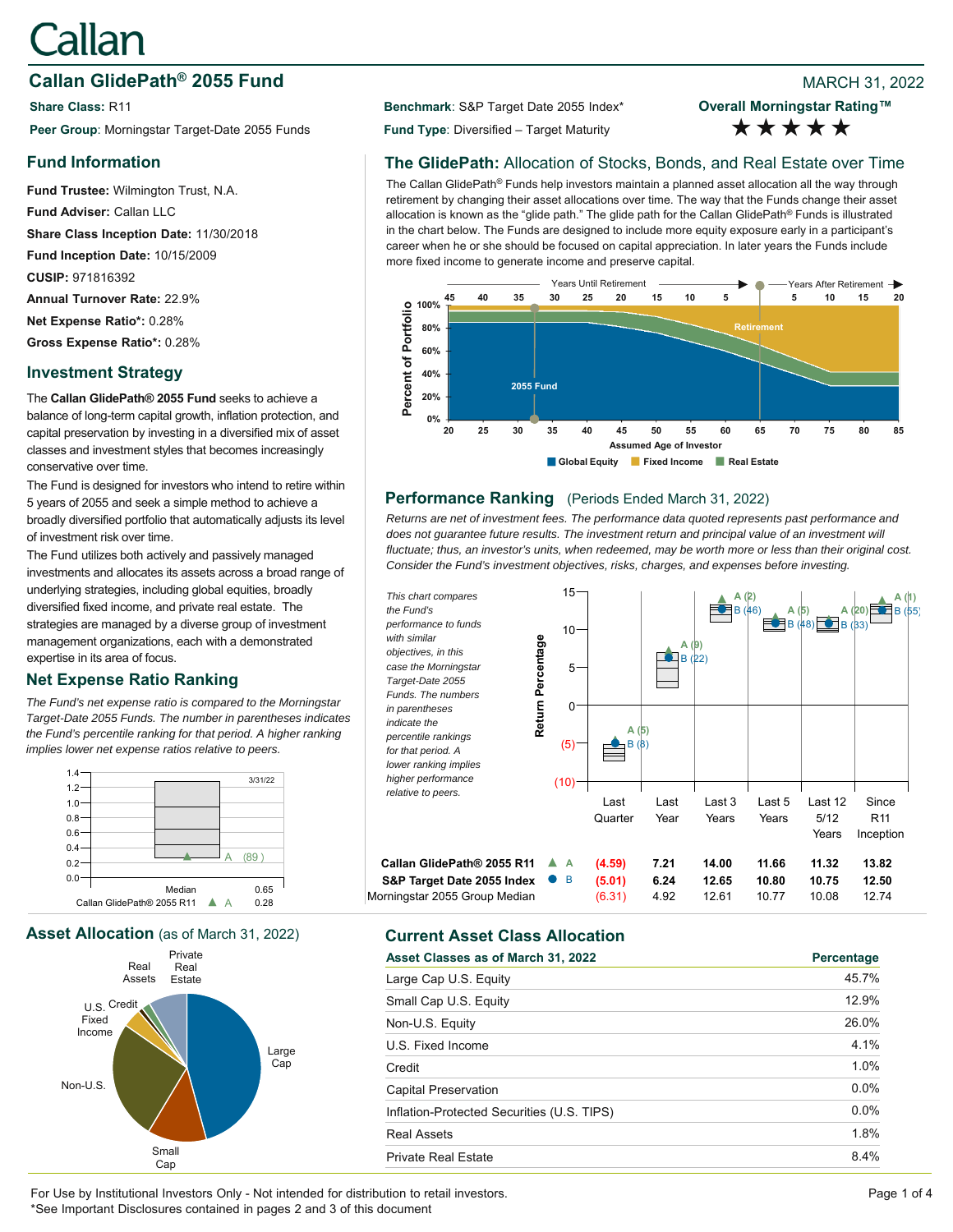#### **General Disclosures**

The Callan GlidePath® 2055 Fund (the "Fund") is part of a collective trust maintained by Wilmington Trust, N.A. (the "Trustee") that invests in underlying mutual fund and collective trust investments (the "Underlying Funds").

The performance data shown represents past performance and should not be considered indicative of future results. Principal value and investment return will fluctuate. An investor's units when redeemed may be worth more or less than the original investment. Fund portfolio statistics change over time. The Fund should not be invested in based solely on age or retirement date, and the stated asset allocation may be subject to change. Investments in the Fund are not insured or guaranteed by any bank, the FDIC, or any other governmental entity.

Participation in the Fund is governed by a Declaration of Trust and terms of the participation materials which must be reviewed and signed by the plan sponsor in order to invest in the Fund.

Neither the Securities and Exchange Commission nor any other regulatory body has approved or disapproved the Fund or passed upon the accuracy or adequacy of this disclosure statement.

Asset allocation exhibits may not add to 100% due to exclusion of cash or rounding.

#### **Fund Legal Structure**

The Fund is part of the Callan Open Architecture Trust, Trusteed by Wilmington Trust N.A. operated by the Trustee. The Trust is advised on a non-discretionary basis by Callan LLC ("Callan"), a registered investment advisor. The Trustee maintains ultimate fiduciary authority over the management of, and investments made in, the Fund. The Fund is not a mutual fund and is not registered as an investment company under the Investment Company Act of 1940, as amended.

#### **Investment Risk**

The Fund may invest in any or all of the following investments, each of which poses its own unique set of risks.

- **Foreign Securities Funds/Emerging Markets Funds:** Funds that invest in foreign securities involve special additional risks. These risks include, but are not limited to, currency risk, political risk, and risk associated with varying accounting standards. Investing in emerging markets may accentuate these risks.
- **Small Cap Funds: Funds that invest in stocks of small companies** involve additional risks. The securities of these companies may be more volatile and less liquid than the securities of larger companies. Smaller companies typically have a higher risk of failure, and are not as well established as larger blue-chip companies. Historically, smaller-company stocks have experienced a greater degree of market volatility than the overall market average.
- **Fixed Income Funds:** Funds that invest in lower-rated debt securities (commonly referred to as junk bonds) involve additional risks because of the lower credit quality of the securities in the portfolio. This may cause possible higher level of volatility and increased risk of default.
- **Funds containing Direct Property Investments or Real Estate Investment Trusts (REITs):** Funds that invest directly in real properties or indirectly through REITs involve special additional risks. These risks include: risks associated with a lack of liquidity during times of stress in the real estate markets; risks associated with valuation standards; risks associated with the financing of the underlying properties; and general risks affecting the real estate market. Historically REITs have experienced a greater degree of market volatility than the overall stock market average.

#### **Investment Fees**

The participant will incur management fees, trustee fees, and other operating expenses related to the Fund. Other operating expenses may include, but are not limited to, audit expenses, custody service fees, tax form preparation expenses, legal and other fees.

The participants in the Fund will also incur expenses from the Underlying Funds, which includes management fees, audit fees, trustee fees, and other expenses (the "Acquired Fund Fees and Expenses") in relation to the management of the Underlying Funds. Some of the Acquired Fund Fees and Expenses are expensed directly to the Underlying Funds and are not charged directly to the Fund. They are not direct costs paid by the Fund and are not used to calculate the Fund's net asset value. They have no impact on the costs associated with Fund operations. However, some of the Acquired Fund Fees and Expenses are accrued for in the Fund and therefore directly impact the Fund's net asset value.

The Fund's net expense ratio is 0.28% of net assets. This is an estimated rate. Below is a breakdown of the fees on the Fund. Fee components may not sum to Gross Expense Ratio or Net Expense Ratio due to rounding.

| Callan GlidePath® 2055 Fund                                      |            |
|------------------------------------------------------------------|------------|
| Management Fee:                                                  | $0.00\%$   |
| Trustee Fee:                                                     | 0.03%      |
| Service Fee:                                                     | $0.00\%$   |
| Other Expenses:                                                  | 0.01%      |
| Acquired Fund Fees and Expenses (Underlying Funds):              | 0.24%      |
| <b>Total Annual Fund Expense Ratio (Gross Expense Ratio):</b>    | 0.28%      |
| Fee Waiver and Expense Reimbursement:                            | $(0.00\%)$ |
| <b>Total Annual Fund Operating Expenses (Net Expense Ratio):</b> | 0.28%      |

"Other Expenses" are based on estimated amounts for the current fiscal year. Callan has agreed to cap Other Expenses at 0.01% of net assets. Without the expense cap, total expenses would be higher. Callan can cease this arrangement at any time.

The example in the following table is intended to explain the ongoing costs of investing in the Fund and to compare these costs with the ongoing costs of investing in other collective funds. The first column provides information about actual account values and actual expenses. The second column provides information about hypothetical account values and hypothetical expenses based on the Fund's actual expense ratio and an assumed rate of return of 5.00% per year before expenses, which is not the Fund's actual return. The hypothetical account values and expenses may not be used to estimate the actual account balance or expenses paid for the period. This example is based on an investment of \$1,000 invested over a full one-year time period.

| Callan GlidePath® 2055 Fund                                                 | <b>Actual</b><br>Value | <b>Hypothetical</b><br>Value <sup>1</sup> |
|-----------------------------------------------------------------------------|------------------------|-------------------------------------------|
| Beginning Account Value -<br>March 31, 2021                                 | \$1,000.00             | \$1,000.00                                |
| Ending Account Value -<br>March 31, 2022 (gross of all fees)                | \$1,074.90             | \$1,050.00                                |
| Expenses paid during the year                                               | \$0.43                 | \$0.42                                    |
| Expenses paid during the year (includes<br>Acquired Fund Fees and Expenses) | \$3.05                 | \$2.97                                    |
| <sup>1</sup> Assuming a 5% return                                           |                        |                                           |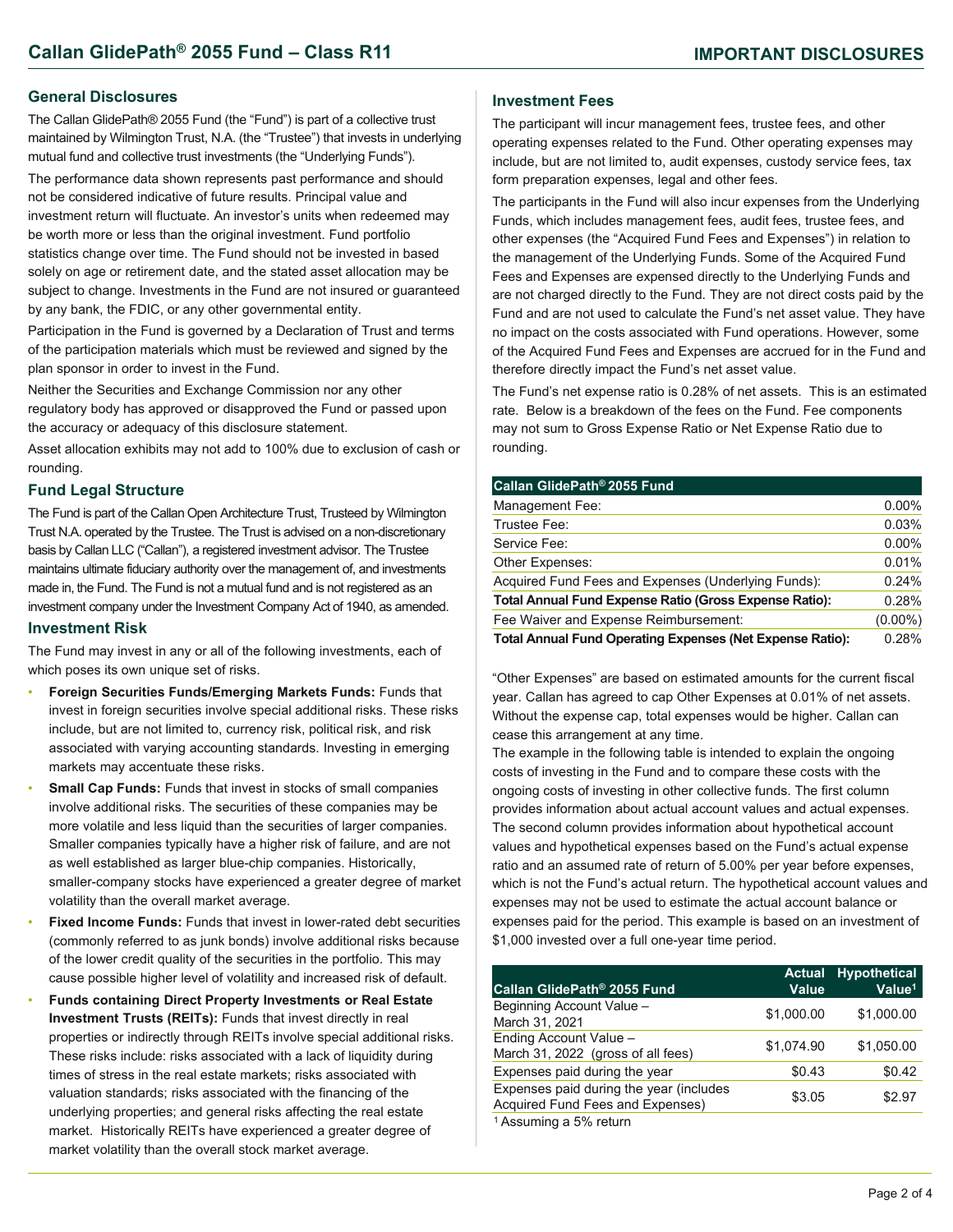### **Underlying Funds**

The Fund is a unitized "fund-of-funds" which means that it is made up of a broad array of Underlying Funds that act as building blocks for the overall portfolio.

The tables below detail the funds employed within each of the asset classes that make up the overall asset allocation for the Fund.

#### **Large Cap U.S. Equity**

| <b>Underlying Fund</b>       | <b>Ticker</b> | <b>Strategy</b>    |
|------------------------------|---------------|--------------------|
| BlackRock Russell 1000       | <b>NA</b>     | Russell 1000 Index |
| <b>Small Cap U.S. Equity</b> | -- -          |                    |

| <b>Underlying Fund</b>                | <b>Ticker</b> | <b>Strategy</b> |
|---------------------------------------|---------------|-----------------|
| <b>BlackRock AlphaTilts Small Cap</b> | <b>BDSKX</b>  | Small Cap Core  |
| Pleiades Small Cap                    | <b>NA</b>     | Small Cap Core  |
| PIMCO StocksPLUS© Small CIT           | <b>NA</b>     | Small Cap Core  |
| BlackRock S&P 600                     | <b>NA</b>     | S&P 600 Index   |

### **Non-U.S. Equity**

| <b>Underlying Fund</b>                | <b>Ticker</b> | <b>Strategy</b>             |
|---------------------------------------|---------------|-----------------------------|
| American Funds EuroPacific Growth     | <b>RERGX</b>  | <b>International Equity</b> |
| Dodge & Cox International             | <b>DODFX</b>  | <b>International Equity</b> |
| Marathon-London Global Ex US          | <b>NA</b>     | <b>International Equity</b> |
| Sprucegrove All Country World ex U.S. | <b>NA</b>     | <b>International Equity</b> |
| DFA Emerging Markets Core Equity      | <b>DFCEX</b>  | <b>Emerging Markets</b>     |
| American Century EM                   | <b>NA</b>     | <b>Emerging Markets</b>     |
| Lazard EAFE Small Cap                 | <b>NA</b>     | International Small         |
| <b>BlackRock MSCI EAFE</b>            | NA            | <b>MSCI EAFE Index</b>      |

#### **Diversified Real Asset**

| <b>Underlying Fund</b>       | <b>Ticker</b> | <b>Strategy</b>            |
|------------------------------|---------------|----------------------------|
| <b>BBH TIPS</b>              | <b>NA</b>     | U.S. TIPS                  |
| Lazard Global Infrastructure | <b>GLIFX</b>  | Infrastructure             |
| <b>GMO Resources Fund</b>    | <b>GAAHX</b>  | Natural Resources          |
| DFA Global Real Estate       | <b>DFGEX</b>  | Global REITs               |
| <b>Prudential PRREF II</b>   | <b>NA</b>     | <b>Private Real Estate</b> |
| Principal US Property Fund   | NA            | <b>Private Real Estate</b> |

| <b>U.S. Fixed Income</b>                   |               |                              |
|--------------------------------------------|---------------|------------------------------|
| <b>Underlying Fund</b>                     | <b>Ticker</b> | <b>Strategy</b>              |
| <b>BlackRock Total Return</b>              | <b>NA</b>     | Core Plus Bond               |
| <b>FIAM Core Plus Commingled</b>           | NA.           | Core Plus Bond               |
| Loomis Core Disciplined Alpha              | NA.           | Core Bond                    |
| BlackRock U.S. Debt Index                  | NA.           | <b>Blmberg Aggregate Idx</b> |
| <b>Credit</b>                              |               |                              |
| <b>Underlying Fund</b>                     | <b>Ticker</b> | <b>Strategy</b>              |
| AllianceBernstein                          | <b>AGDZX</b>  | High Income                  |
| MacKay Shields                             | <b>NA</b>     | High Yield Bond              |
| Prudential                                 | <b>NA</b>     | High Yield                   |
| Voya Senior Loan                           | <b>NA</b>     | Senior Loan                  |
| <b>Capital Preservation</b>                |               |                              |
| <b>Underlying Fund</b>                     | <b>Ticker</b> | <b>Strategy</b>              |
| <b>Galliard Stable Return</b>              | <b>NA</b>     | Stable Value                 |
| BlackRock 1-3 Year Gov/Cred Index          | <b>NA</b>     | <b>Short Term Bond</b>       |
| Inflation Protected Securities (U.S. TIPS) |               |                              |
| <b>Underlying Fund</b>                     | <b>Ticker</b> | <b>Strategy</b>              |

Brown Brothers Harriman Inflation-Idx NA U.S. TIPS

#### **Performance**

Total return performance reflects all investment fees, Trustee fees, capital gains, income, dividends, and any applicable expenses incurred in the operation of the Fund. Prior to inception of Class R11 (11/30/2018) performance shown reflects the fund's oldest share class, Class MO. The primary benchmark shown for the Fund is the S&P Target Date 2055 Index. The index automatically adjusts its asset allocation over time to reflect reductions in potential risk as an investor's target date approaches. The Fund's portfolio may differ significantly from the securities in the index.

The peer group shown for the Fund is the Morningstar Target-Date 2055 Funds. The Morningstar Target-Date 2055 Funds universe contains target-date portfolios that provide diversified exposure to stocks, bonds, and cash for those investors who have a specific date in mind (in this case, the years 2051-2055) for retirement. These portfolios aim to provide investors with an optimal level of return and risk, based solely on the target date. Management adjusts the allocation among asset classes to more-conservative mixes as the target date approaches, following a preset glide path. A target-date portfolio is part of a series of funds offering multiple retirement dates to investors.

The Fund's performance and net expense ratio is ranked against this Morningstar universe for comparison purposes only.

#### **About the Fund's Sub-Advisor**

Founded in 1973, Callan is one of the largest independently-owned investment management and consulting firms in the United States. Headquartered in San Francisco, with offices across the country, Callan provides research, education, decision support, and advice to institutional investors representing approximately \$2 trillion in total assets.